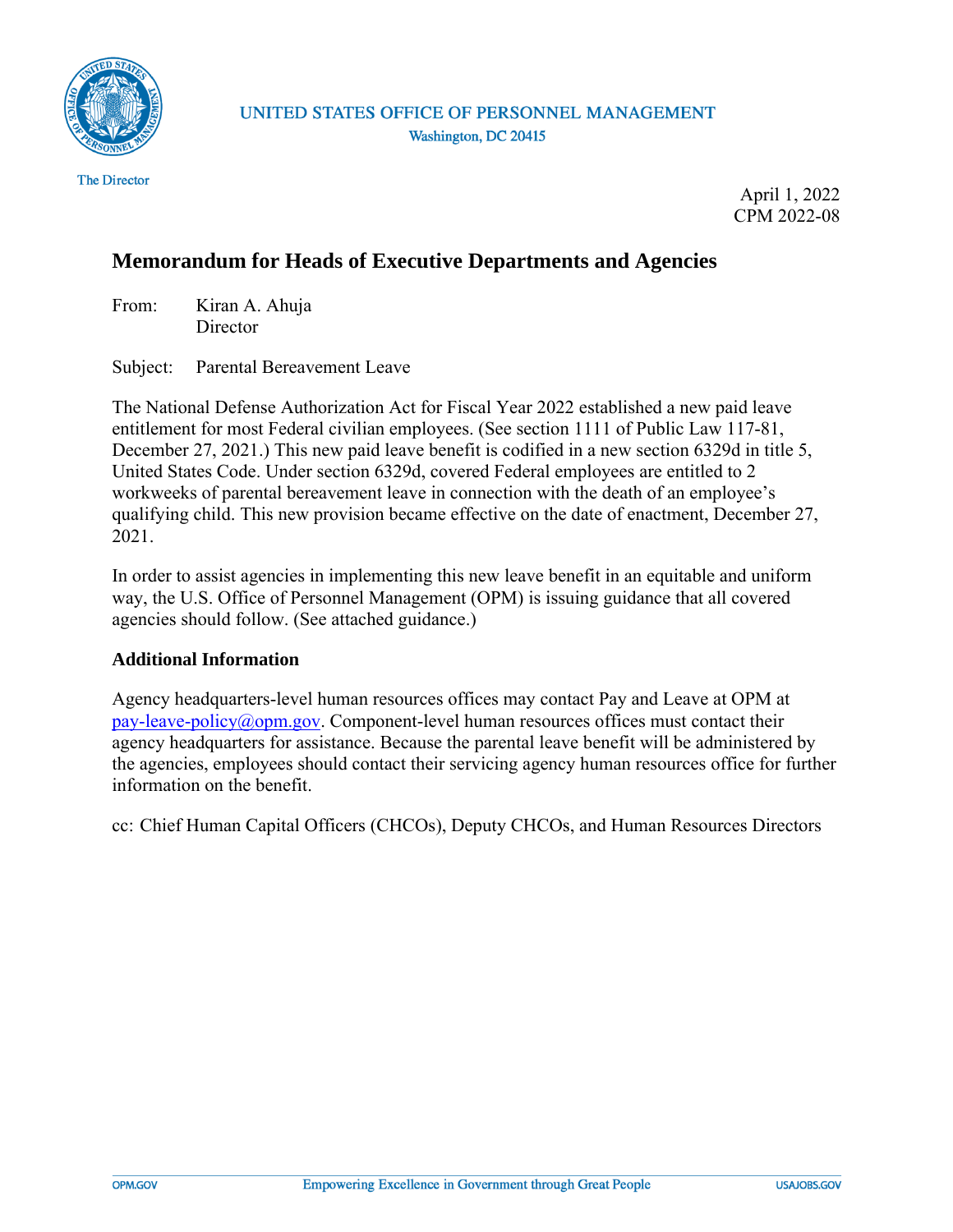### **Attachment**

# **Guidance on Parental Bereavement Leave (5 U.S.C. 6329d)**

#### **A. General Information**

- 1. Section 1111 of the National Defense Authorization Act for Fiscal Year 2022 (Public Law 117-81, December 27, 2021) added a new section 6329d in subchapter II of chapter 63 of title 5, United States Code. Section 6329d provides covered Federal employees with a new type of paid leave for purposes of bereavement in connection with the death of an employee's qualifying child (see sections C.1 and C.3)—hereafter referred to as "bereavement leave."
- 2. Section 1111—and thus section 6329d—took effect on the date of enactment, December 27, 2021. Bereavement leave may be taken in connection with the death of a covered Federal employee's qualifying child occurring on or after that date, once all eligibility conditions have been met (see section B).
- 3. Each agency with eligible employees is responsible for implementing the new section 6329d. OPM is providing this guidance to support consistent implementation of the law across government.
- 4. Eligible employees (as defined in section B) may use bereavement leave, subject to the conditions and requirements set forth in this guidance.
- 5. Bereavement leave is a new, stand-alone type of paid leave entitlement that is administered independently from any other type of leave, including sick leave, to make arrangements necessitated by the death of a family member or to attend the funeral of a family member. Even though it links to certain statutory terms in the Family and Medical Leave Act (FMLA), bereavement leave is not authorized under the FMLA. The bereavement leave and FMLA leave limitations are separately administered. Bereavement leave may not be substituted for FMLA unpaid leave. Agencies should accommodate employees' requests to use FMLA leave, sick leave, and bereavement leave in combination (for different hours that may or may not be adjacent), as appropriate. (For example, in the event that a child dies during the post-birth recovery period for an employee who gave birth to the child, the employee may be able to use FMLA leave, sick leave, or bereavement leave during certain periods of time.)

### **B. Eligible Employees**

- 1. Under 5 U.S.C. 6329d, an individual is eligible for bereavement leave only if the individual meets the definition of "employee" in the title 5 FMLA provision in 5 U.S.C. 6381 at the time of the child's death. Thus, all the following conditions must be met:
	- a. The individual is (i) covered under the title 5 annual and sick leave program (i.e., an "employee" as defined in 5 U.S.C. 6301(2)) or (ii) a DOD overseas teacher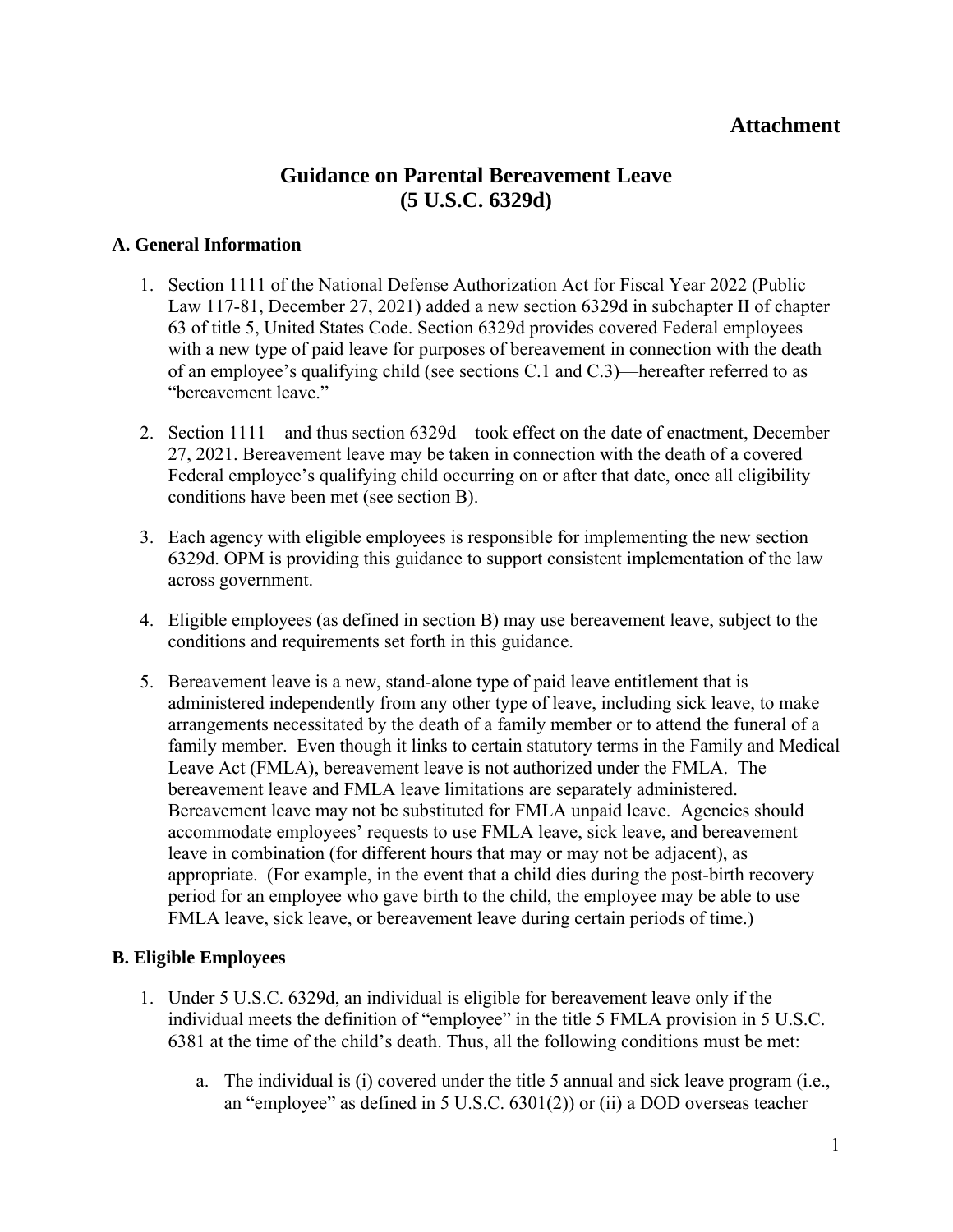holding a teaching position defined in 20 U.S.C. 901 (but excluding any individual employed by the government of the District of Columbia, the Government Accountability Office, or the Library of Congress);

- b. The individual is serving under a permanent or term appointment (i.e., does not have a temporary appointment of 1 year or less);
- c. The individual has an established part-time or full-time work schedule (i.e., does not have an intermittent work schedule as described in 5 CFR 340.401 and 340.403); and
- d. The individual has completed at least 12 months of service as an employee (as defined in 5 U.S.C. 2105) of the Government of the United States, including service with the United States Postal Service, the Postal Regulatory Commission, and a nonappropriated fund instrumentality as described in section 2105(c).
- 2. To be eligible to take bereavement leave, an employee must be in a status in which the employee must account for hours in the employee's tour of duty by work or leave. An employee with a seasonal work schedule is not eligible during the off-season when the employee is placed in nonduty/nonpay status. (See 5 CFR 340.401-340.402.)

### **C. Leave Entitlement**

- 1. *General.* An eligible employee is entitled to a total of 2 workweeks of bereavement leave because of the death of a qualifying son or daughter of the employee, subject to the conditions set forth in this guidance. (See definition of "son or daughter" or "child" in section C.3.) Bereavement leave should only be made available when the death of the child occurs while the parent is an eligible employee. The death of an employee's child triggers the law's one-time entitlement to 2 workweeks of bereavement leave in connection with that death, which must be used within the single 12-month period described in section C.2 that is linked to the given child's death.
- 2. *Limitation in 12-month period.* An employee may not receive more than 2 workweeks of bereavement leave in any 12-month period.
	- a. The 12-month period used for this purpose commences on the date of the death of a child (or on the date of death for multiple children on the same day) of the employee and continues for 12 months. After that 12-month period expires, another 12-month period will not commence unless there is another later use of bereavement leave based on another child's death.
	- b. If one or more children of an employee dies at a later time during a 12-month period associated with the earlier death of another child of the employee, each later death will result in the commencement of a corresponding 12-month period. Thus, an employee may have overlapping 12-month periods. Any use of bereavement leave during an overlap period including parts of more than one 12 month period will count against the 2-week limit for each affected 12-month period.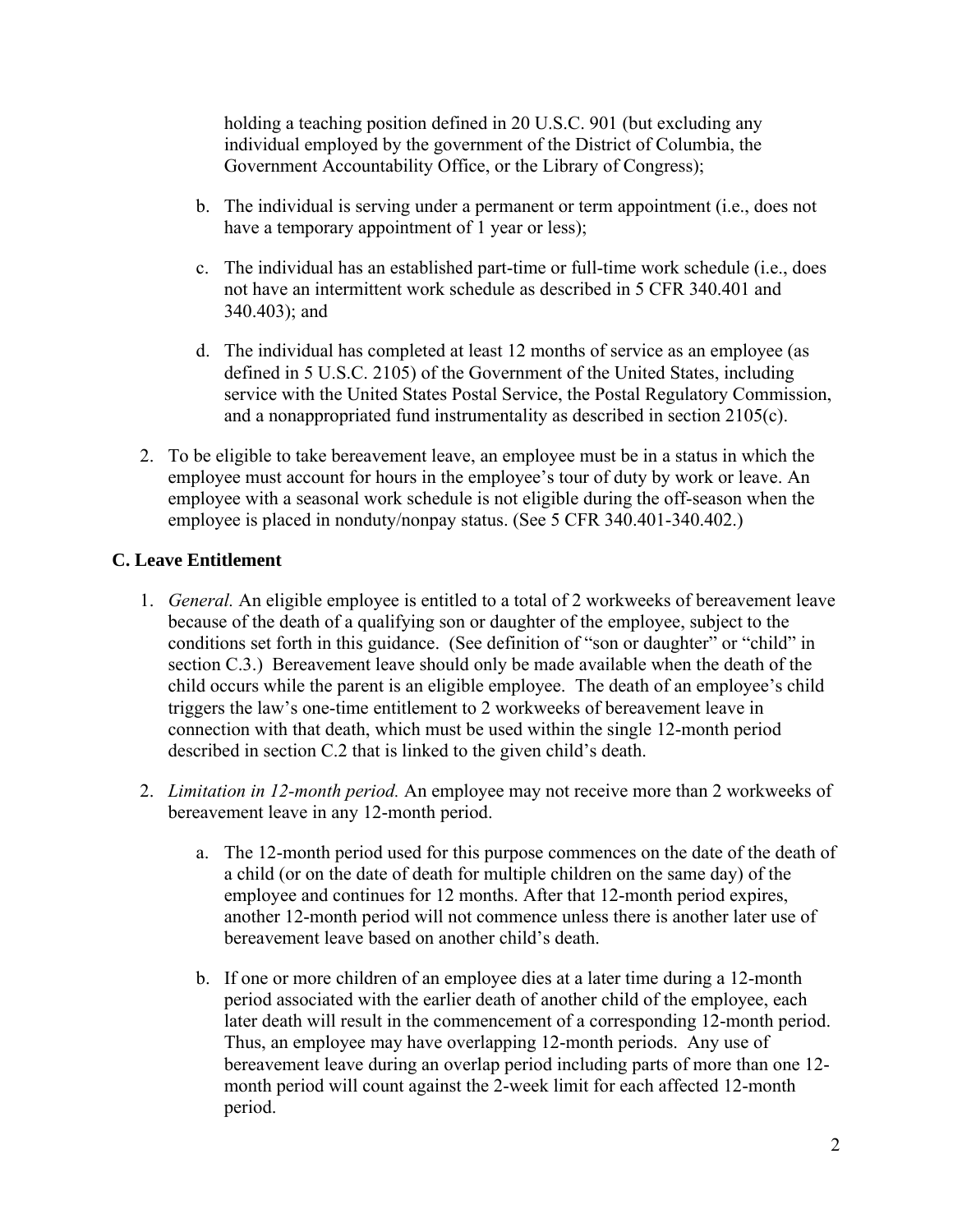3. *Definition of "son or daughter."* The term "son or daughter" has the meaning given that term in the FMLA law at 5 U.S.C. 6381(6), as further described in OPM regulations in 5 CFR 630.1202. In this guidance, the term "child" will be used interchangeably with the term "son or daughter." The definition of "son or daughter" in 5 CFR 630.1202 is presented below:

*Son or daughter* means a biological, adopted, or foster child; a step child; a legal ward; or a child of a person standing in loco parentis who is—

(1) Under 18 years of age; or

(2) 18 years of age or older and incapable of self-care because of a mental or physical disability. A son or daughter incapable of self-care requires active assistance or supervision to provide daily self-care in three or more of the "activities of daily living" (ADL's) or "instrumental activities of daily living" (IADL's). Activities of daily living include adaptive activities such as caring appropriately for one's grooming and hygiene, bathing, dressing, and eating. Instrumental activities of daily living include cooking, cleaning, shopping, taking public transportation, paying bills, maintaining a residence, using the telephones and directories, using a post office, etc. A "physical or mental disability" refers to a physical or mental impairment that substantially limits one or more of the major life activities of an individual as defined in 29 CFR 1630.2 (h), (i) and (j).

The term "adopted child" must be interpreted consistent with the definition of "adoption" in 5 CFR 630.1202, except that it includes a child who has been placed with an employee for the purpose of adoption pending finalization of the adoption process. The term "foster child" must be interpreted consistent with the definition of "foster care" in 5 CFR 630.1202. The term "in loco parentis" has the meaning given that term in 5 CFR 630.1202.

- 4. *Conversion to Hours.* The 2-workweek leave entitlement must be converted to hours based on the number of hours in the employee's scheduled tour of duty (at the time the 12-month period of leave eligibility commences), subject to the following rules:
	- a. For a regular full-time employee with 80 hours in the scheduled tour of duty over a biweekly pay period, the hours equivalent of 2 workweeks is 80 hours.
	- b. For a full-time employee with an uncommon tour of duty (as defined in 5 CFR 630.201 and described in 5 CFR 630.210), the hours equivalent of 2 workweeks is equal to the number of hours in the employee's biweekly scheduled tour of duty (or the average hours if the biweekly tour hours vary over an established cycle). For example, if an employee has an uncommon tour consisting of six 24-hour shifts (144 hours) per biweekly pay period, the leave entitlement would be 144 hours.
	- c. For a part-time employee, the hours equivalent of 2 administrative workweeks is equal to the number of hours over a biweekly pay period based on the employee's scheduled tour of duty established for leave-charging purposes. For example, if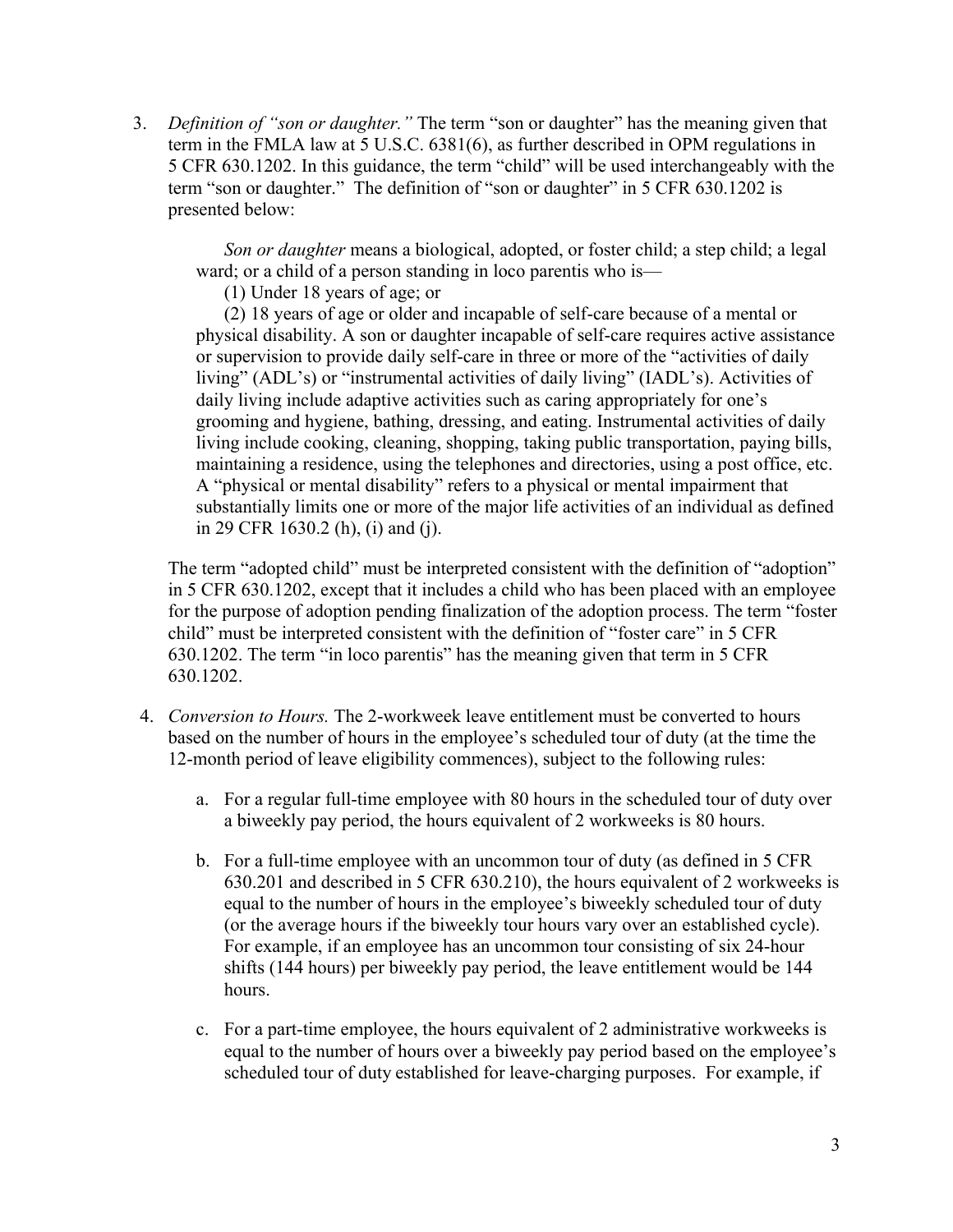an employee has a part-time scheduled tour of duty that consists of 40 hours in a biweekly pay period, the leave entitlement would be 40 hours.

- 5. *Change in tour of duty.* If there is a change in an employee's scheduled tour of duty before the employee has used the full 2-workweek allotment of bereavement leave, the remaining balance of bereavement leave must be recalculated based on the change in the number of average hours in the employee's scheduled tour of duty. For example, if a regular full-time employee has a balance of 40 hours of unused bereavement leave and then converts to a part-time schedule of 24 hours per week, the balance would be recalculated to be 24 hours. (Since the old schedule was 80 hours biweekly and the new part-time schedule is 48 hours biweekly, the new part-time tour is 60 percent (48/80) of the former full-time tour. Thus, the converted unused balance should be 60 percent of the pre-conversion balance. 60 percent or 48/80 times 40 equals 24.)
- 6. *Negation of entitlement.* An employee is not entitled to bereavement leave if the employee is found by proper authority to have deliberately caused the death of the child whose death gave rise to the potential entitlement. Any bereavement leave that was provided to the employee prior to the finding of culpability must be retroactively canceled.

### **D. Usage of Leave and Payments**

- 1. *Use at employee request*. An employee is entitled to use bereavement leave upon request if the employee meets all conditions and requirements, as described in this guidance.
- 2. *Relationship to other leave*. Bereavement leave is a stand-alone paid leave entitlement that is used separately from other leave or time off an employee might otherwise use. Bereavement leave does not affect the accrual or balances of other paid leave or paid time off. An employee may continue to use sick leave for bereavement under 5 CFR  $630.402(a)(2)(iv)$  for different hours not covered by bereavement leave. That sick leave may be used for the specific limited purposes of making arrangements necessitated by the death of the employee's child or to attend the child's funeral; it does not cover the broader purpose of bereavement.

### 3. *Leave payment*.

a. Bereavement leave is paid at the same hourly rate as other paid leave that is not subject to the 8-hour rule governing the inclusion of night pay. (See paragraphs c and d below.)

**Note:** Sunday premium pay under 5 U.S.C. 5546(a) or other law is not included in payment of any type of paid leave. See Public Law 105–277, div. A, §101(h) [title VI, §624], October 21, 1998: "Notwithstanding any other provision of law, no part of any funds provided by this Act or any other Act beginning in fiscal year 1999 and thereafter shall be available for paying Sunday premium pay to any employee unless such employee actually performed work during the time corresponding to such premium pay."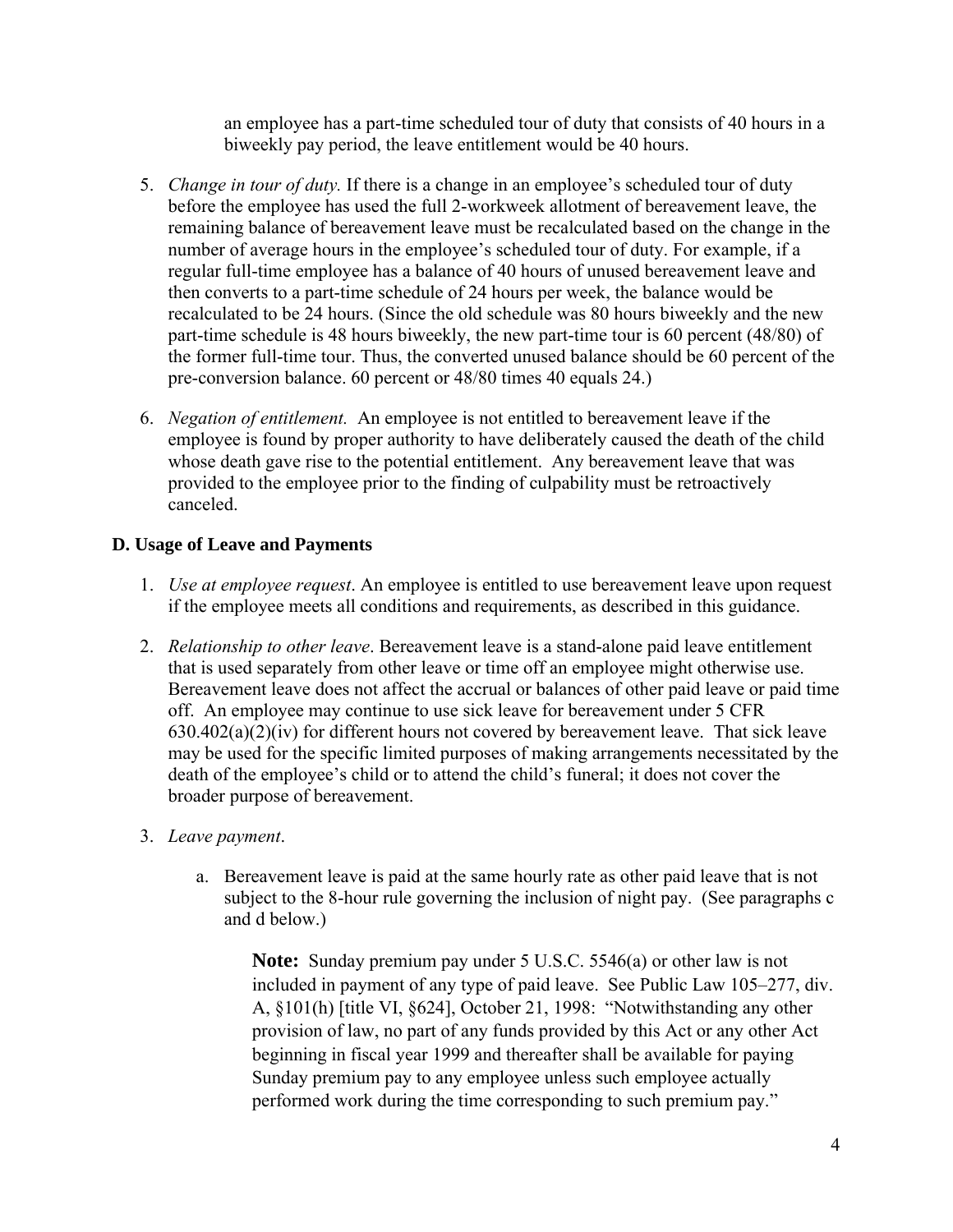- b. For most employees, the hourly leave payment is equal to the employee's hourly adjusted rate of basic pay (including any applicable locality payment, special rate supplement, or the equivalent).
- c. For certain employees, the leave payment reflects certain additional payments such as—
	- recurring overtime/premium payments (such as standby duty premium pay and related FLSA overtime pay associated with regularly scheduled overtime hours; law enforcement availability pay; Border Patrol overtime supplements);
	- nonforeign area cost-of-living allowances and post differentials; or
	- night pay under 5 U.S.C. 5545(a), as described in paragraph d.
- d. For employees receiving bereavement leave, night pay under 5 U.S.C. 5545(a) for hours within an employee's regularly scheduled tour of duty established for leavecharging purposes is payable without regard to the 8-hour rule in 5 U.S.C. 5545(a)(2) and 5 CFR 550.122(b). Since, by law, bereavement leave must be provided without any reduction in pay, it is not considered in applying the 8-hour rule. Applicable night pay is payable for hours of bereavement leave that occur during qualifying night hours (generally hours between 6:00 p.m. and 6:00 a.m.; however, special rules can be established under 5 U.S.C. 5545(b), and night pay for certain nightwork hours may be excluded for employees with flexible work schedules as described in 5 U.S.C.  $6123(c)(1)$ ).
- 4. *Leave increments*. Bereavement leave is used in the same hourly increments (hours and specified fractions of an hour) as regular paid leave under the timekeeping system applicable to the employee (i.e., fractions such as 1/10th or 1/4th of an hour).
- 5. *Scheduled hours.* An employee must use bereavement leave during scheduled hours within the employee's tour of duty established for leave-charging purposes when the employee would otherwise be working or using other paid leave.
	- a. A seasonal employee may not use bereavement leave during off-season periods.
	- b. An employee may not use bereavement leave during furlough periods.
	- c. An employee may not use bereavement leave during a period of suspension.
	- d. An employee who is on leave without pay for service in the uniformed services ("Absent-US") may not use bereavement leave during periods of service in the uniformed services. (Only the types of civilian leave specified in 5 CFR 353.208 may be used during service in the uniformed services.)
	- e. An employee may not use bereavement leave during a period of separation from Federal service (i.e., the employee must be currently employed).
- 6. *Timing of use*. Once bereavement leave commences, it must be used continuously (nonintermittently) unless there is a mutual agreement between the employing agency and the employee to allow intermittent use.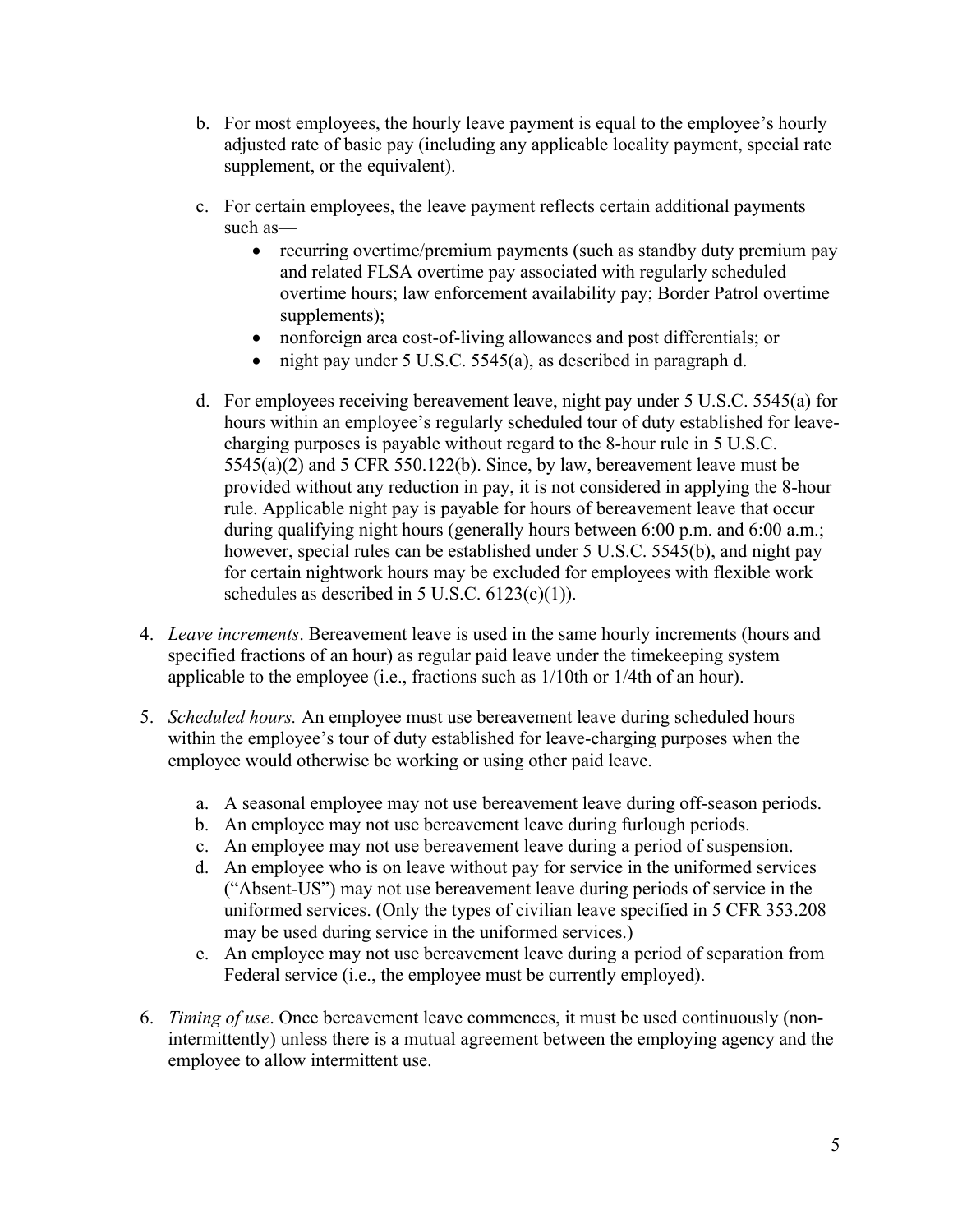- a. If bereavement leave is subject to the continuous-use requirement, a holiday or other nonworkday is not considered to be an interruption in continuous use even though bereavement leave is not charged for those hours in the employee's tour of duty (see section D.8.); also, a period of time described in section D.6. is not considered to be an interruption in continuous use. If an employee is subject to the continuous-use requirement and does not use all available bereavement leave for the given 12-month period, the employee will not be able to use the remaining balance unless the employee experiences the death of another child within the 12 month period.
- b. If intermittent use of bereavement leave is authorized, it may be scheduled in such a way that the employee works partial workdays (i.e., a reduced work schedule) or schedules other types of paid leave or other paid time off on the same workday (e.g., sick leave for some hours and bereavement leave for other hours).
- 7. *Holidays and other nonworkdays*. A holiday is a nonworkday; thus, bereavement leave may not be used on a holiday. It also may not be used on any other nonworkday established by Federal statute, Executive order, or administrative order. (See section D.7.)
- 8. *Flexible work schedule*. Employees with a flexible work schedule may have fixed basic work requirement hours per day or may be allowed to elect to vary basic work requirement hours by day. In the case of a flexible work schedule under which an employee may elect to vary daily work hours, the employing agency may allow the employee to determine (within agency-established limits) the number of scheduled hours during which bereavement leave will be used on a given day, if the agency determines the employee is entitled to bereavement leave during the specified time periods.
- 9. *Change in employing agency.* A change in an employee's agency while using bereavement leave during a 12-month period does not affect application of the 2 workweek limit. The gaining agency must determine whether a newly hired or transferred employee is within a 12-month period based on the date of death of the employee's child, and, if so, how many hours of bereavement leave the employee has already used. Any agreement between the employee and the previous employing agency regarding intermittent use of bereavement leave is not binding on the new employing agency.
- 10. *Retroactive use*. An employee may request, and an employing agency must grant, bereavement leave for which the employee is eligible to cover a past period of leave without pay occurring during a qualifying period. If an agency determines that an employee used other paid leave to cover a period of time for which bereavement leave could have been used, an agency may allow the employee to retroactively substitute bereavement leave for such other paid leave upon making a determination that the employee lacked information or was not allowed to use bereavement leave at the time. However, an employee may not use bereavement leave prior to December 27, 2021, the date of enactment of Public Law 117-81.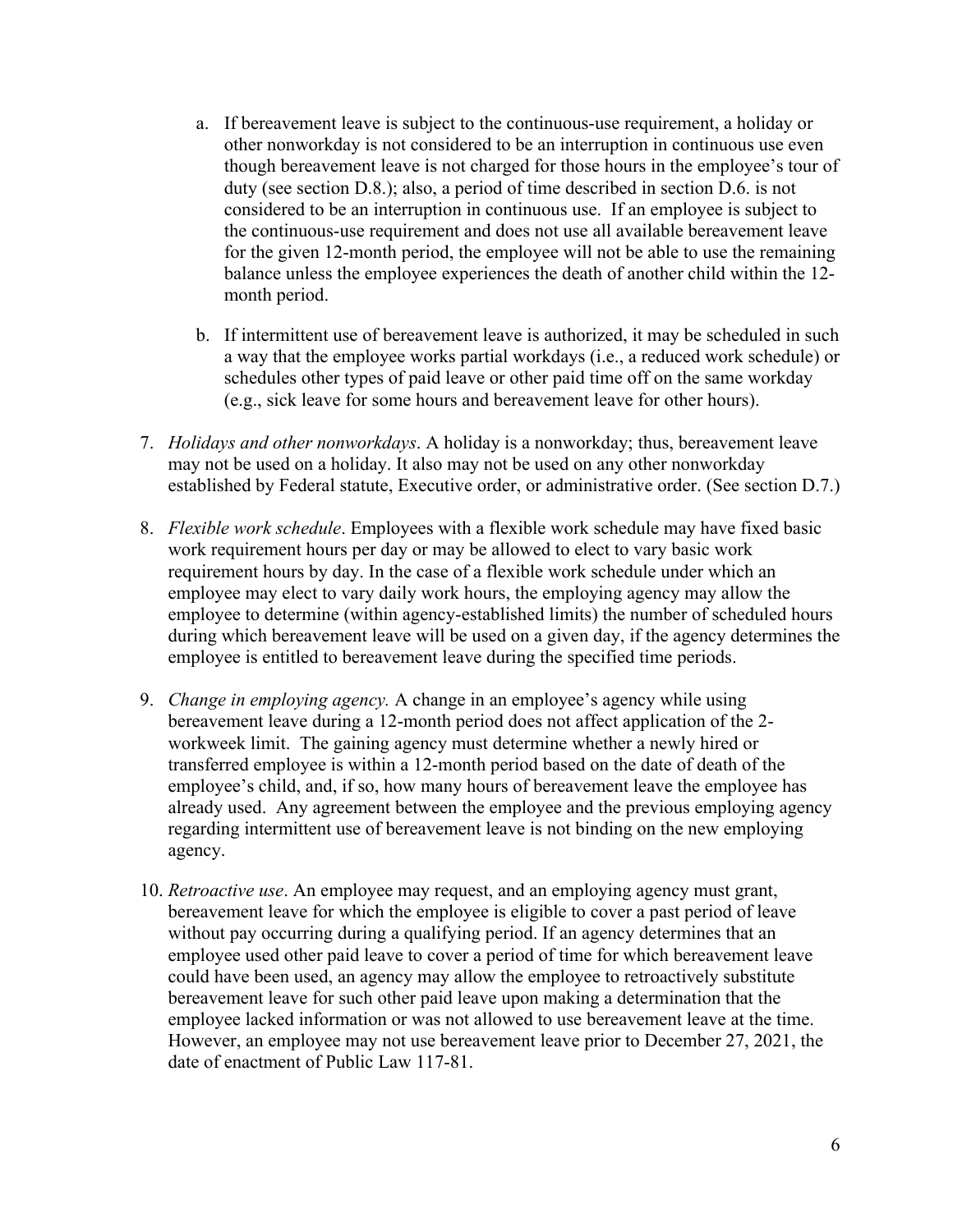11. *Unused balance at transfer or separation*. If an employee with an unused balance of bereavement leave transfers between eligible positions, the bereavement leave balance transfers with the employee as long as the employee is within the 12-month eligibility period for bereavement leave. If an employee has an unused balance of bereavement leave at the time of separation from Federal service, any right to the unused amount of leave is extinguished unless the employee returns to an eligible Federal position within the 12-month eligibility period. No cash payment may be made for unused bereavement leave at any time, including transfer to another agency or separation from Federal service.

#### **E. Employee Notification and Recordkeeping**

- 1. In any case in which the necessity for leave under this subsection is foreseeable (for example, if the employee would like to schedule the leave on an intermittent basis, rather than continuous usage as provided under section D.7 above), the employee must provide the employing agency with such advance notice as is reasonable and practicable.
- 2. An employing agency may require that an employee provide a written self-certification or other documentation (e.g., death certificate) to verify that the requested bereavement leave is being used for bereavement purposes.
- 3. OPM will create a new leave data element in its Enterprise Human Resources Integration (EHRI) database. Until that data element is established, agencies should report bereavement leave under an existing paid leave category (e.g., administrative leave).
- 4. When an agency prepares a Standard Form 1150, Record of Leave Data, for a transferring employee who is in the middle of a bereavement leave 12-month period, it should record in the Remarks section (block 24) (i) the commencing date of the 12-month period and (ii) the aggregate amount of bereavement leave used by the employee (as of the time of transfer).

### **F. Legislation**

Section 1111 of the National Defense Authorization Act for Fiscal Year 2022 (Public Law 117- 81, December 27, 2021) added a new section 6329d in subchapter II of chapter 63 of title 5, United States Code.

#### **§ 6329d. Parental bereavement leave**

(a) DEFINITIONS.—In this section—

(1) the terms "employee" and "son or daughter" have the meanings given those terms in section 6381; and

(2) the term "paid leave" means, with respect to an employee, leave without loss of or reduction in—

(A) pay;